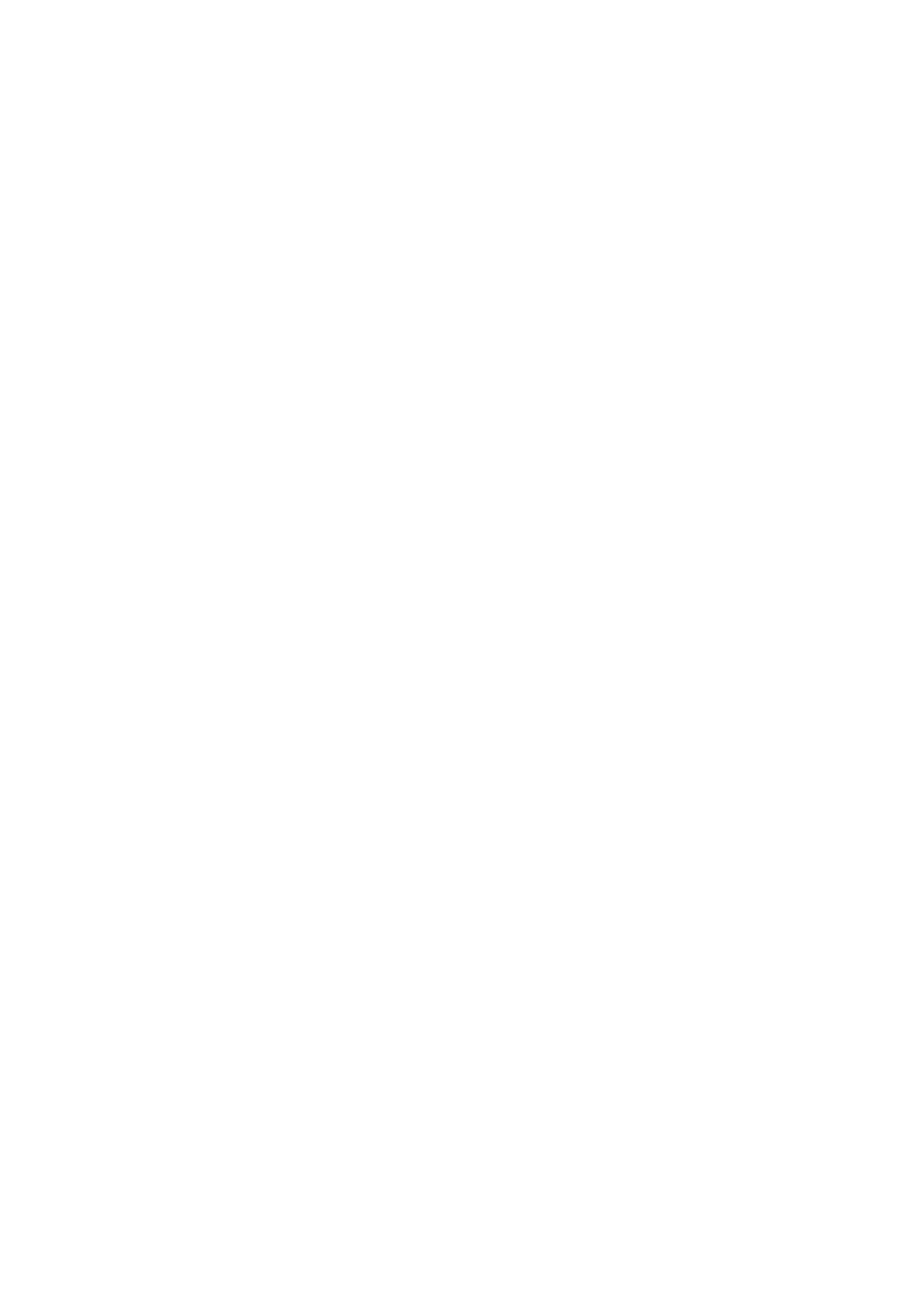The health and safety, and wellbeing of all children and staff at Sacred Heart Catholic Primary School is of the highest importance to all. This policy explains the practices in place to address the health needs of the children and staff which may be as a result of accidents or medical conditions.

### **This policy;**

- 1. Gives clear structures and guidelines to all staff regarding all areas of first aid
- 2. Clearly defines the responsibilities of all staff
- 3. Enables staff to see where their responsibilities end
- 4. Ensures good first aid cover is available in the school and on visits

### **Who is trained and how do staff know about first aid procedures in school?**

Every member of staff receives basic 1 day first aid training from an external provider. Refresher training is provided in school on an annual basis, which staff are expected to attend. Some members of staff attend more intensive 3 day First Aid at Work training. New staff are made aware of this policy and the procedures for administering first aid within school. Existing staff are reminded of procedures annually or changes to procedures as they happen.

#### **Who can administer first aid?**

During the school day (including out of hours clubs/events): any member of staff can administer first aid to a child or adult who has injured themselves on the school premises. Some members of staff may wish to seek a second opinion from a colleague.

When children are taking part in off-site visits pupils under 5 years of age should be accompanied by a First Aid at Work member of staff.

#### **What are the main duties of any first aider in school?**

- To complete a training course provided by school.
- Be aware of the individual medical needs of certain pupils within the school community and react according to the information provided in the first aid area/at annual training.
- Offer immediate help to casualties with common injuries and those arising from specific hazards at school.
- Consult a colleague if in any doubt about the seriousness of the injury, the way the injury should be treated or the reaction of the individual involved. Help and support can be provided by a colleague who is in the immediate vicinity or from a First Aid at Work trained member of staff and/or a senior member of staff who have been called to assist. In these cases, the casualty should never be left alone.
- When necessary, ensure that an ambulance or other professional medical help is called.
- Follow the procedure for recording the incident and making appropriate staff aware of the injury in order for them to continue to provide support and/or notify parent/carer at the end of the school day.
- Dispose of waste materials from an incident of a nose bleed or vomiting waste materials appropriately: bagged and disposed of in the industrial bins outside the kitchen area.

#### **What are the duties of a First Aid at Work member of staff?**

As above with the addition of:

- Provide support for colleagues when requested;
- Check, replenish order new resources/equipment on a weekly basis;
- Check how incidents are being recorded and consult with a senior member of staff if any irregularities are found.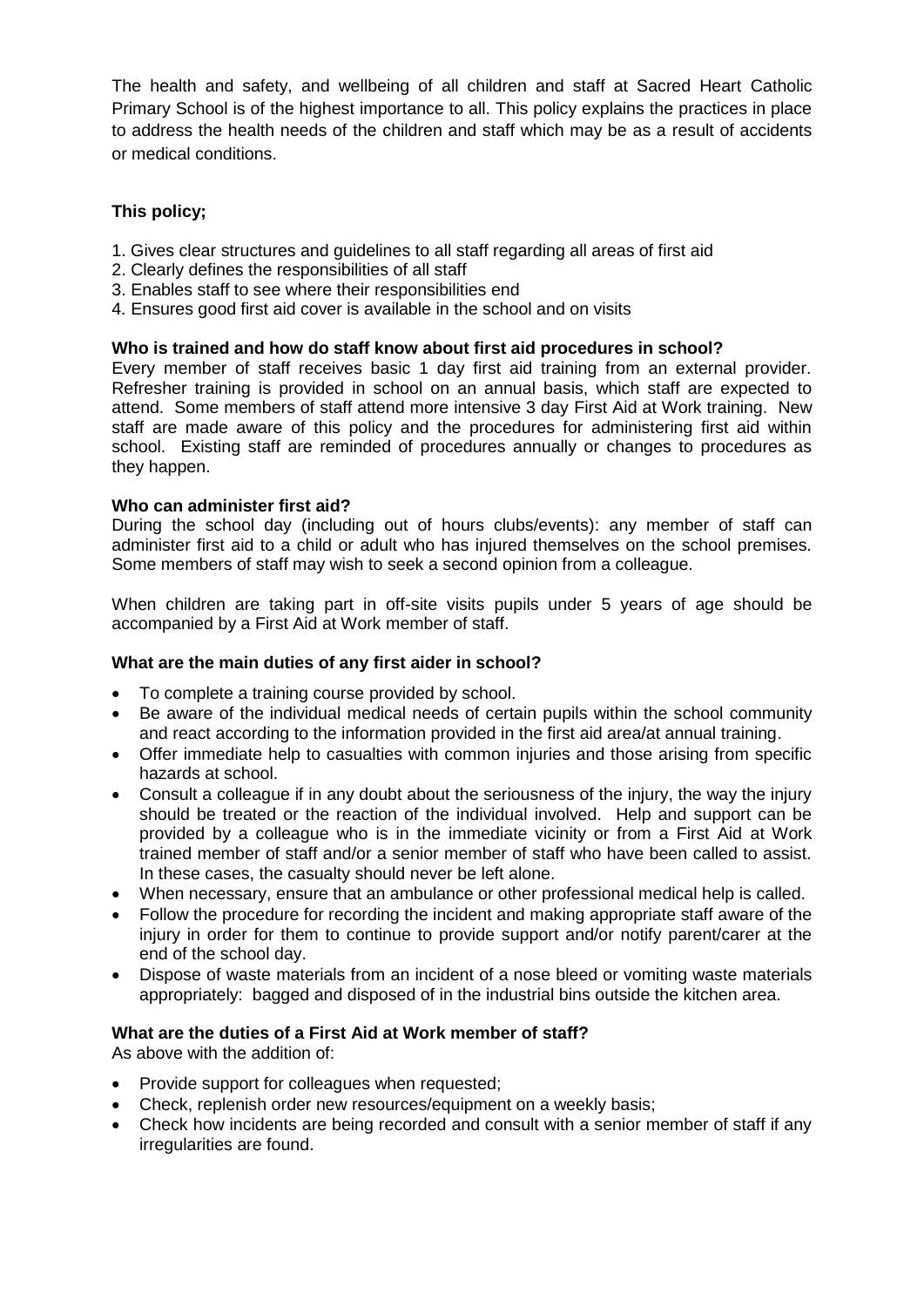#### **What are the duties of the lead person on a school trip?**

- To ensure that there are sufficient numbers and appropriately trained members of staff accompanying pupils.
- Prepare and check that there will be sufficient first aid equipment/resources being taken before the visit commences and that these are distributed appropriately amongst staff to ensure quick access in the event of an incident.
- To ensure that parent/governor volunteers taking part in trips are aware of the first aid procedure to be followed in case of an injury.
- To ensure that there is at least one member of staff trained in first aid with each group of children, when separating from the main party. The exception would be in an instance where first aid facilities are available at the venue.
- Ensure that all incidents are recorded appropriately in the first aid visit books and that injuries treated/sustained are notified to parents on return.
- Replace/wash any resources/equipment used on the trip or notify a First Aid at Work member of staff if they experience any difficulties doing this.
- Arrange for any soiled hi-vis jackets to be washed on return from a trip. Ensure all hi vis jackets worn on a farm visit are washed following the return to school.

#### **Who is the appointed person in school?**

The head teacher is the appointed person within the school to take charge when someone is seriously injured or becomes ill. A First Aider at Work trained member of staff will advise the head teacher if necessary. In the absence of the head teacher a senior teacher will carry out this role.

#### **Where are the first aid facilities within school?**

There is a fully stocked first aid area by the Year 1 door/toilets, including ice packs stored in a fridge/freezer. There is a small stock of basic resources in the school hall, which can be accessed during any community events, e.g. mass on a Sunday. There are a number of stocked first aid waist bags, which can be worn by staff on duty outside/when off the premises.

During break times this area is normally staffed according the rota in place. Pupils sustaining minor injuries can be brought to the area and the injury explained by a member of staff on duty outside or a responsible older pupil. If this area is unmanned then any member of staff can treat the injury. Major injuries may need to be dealt with, without moving the pupil from the site of the incident. On such occasions other members of staff should be called immediately, preferably immediately calling a First Aid at Work trained individual or a senior member of staff in their absence. There should be minimal delay in dealing with major injuries.

A defibrillator is positioned outside the main entrance and can be accessed by any member of staff via a code which is displayed in the school office and on the medical board in the staff room.

#### **How are medicines administered?**

See the policy: *Supporting pupils with medical conditions* for more details.

- Medication is stored in the medicine cabinet in the bursar's office or the fridge in the staff room if cold storage is required.
- A list of pupils with their own salbutamol inhaler in school is kept in the medicine cabinet. This details those pupils who have permission to take an emergency school inhaler (stored in the medicine cabinet) in the event of their own inhaler being unavailable.
- A list of pupils with their own medication, e.g. allergy including adrenaline autoinjector pens, is also inside the medicine cabinet, along with any medication.